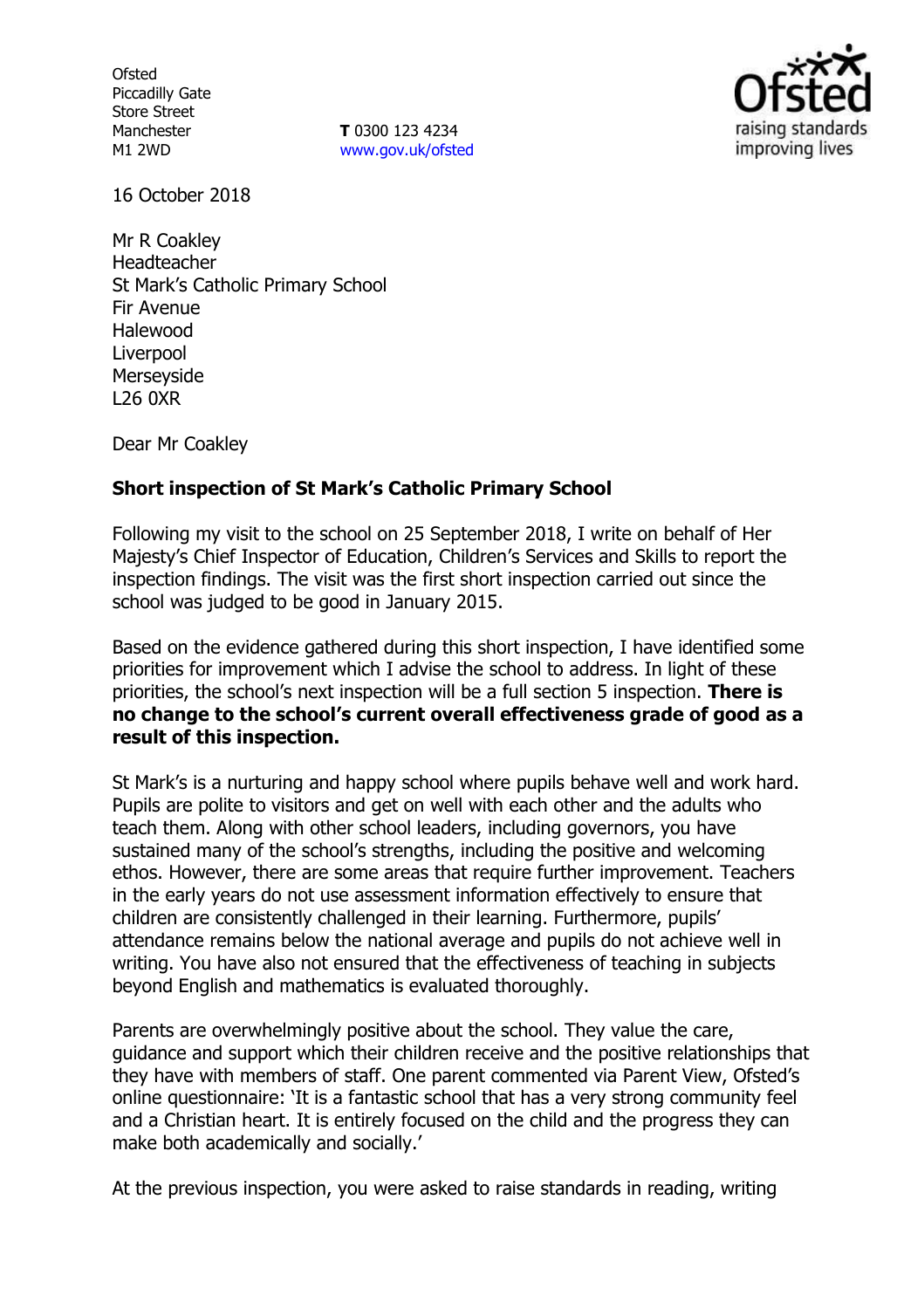

and mathematics. You were also asked to improve leadership and management, by reviewing and improving the effectiveness of the curriculum, especially in mathematics and reading. You have had some success at addressing these issues. Outcomes have improved in mathematics, and many pupils now make strong progress across key stage 2 in this subject. Pupils are also making better progress in reading, and the provisional results for 2018 show that the proportion achieving the expected standard at the end of key stage 2 has risen significantly. However, you have not been successful in improving outcomes in writing. The proportion of pupils achieving the expected standard at the end of key stage 2 in 2018 was similar to the 2017 figure, which was below the national average. Few pupils were judged to be working at greater depth. Furthermore, the teaching of the curriculum beyond English and mathematics does not develop pupils' writing effectively.

# **Safeguarding is effective.**

There is a strong culture of safeguarding at St Mark's. Leaders have ensured that all safeguarding policies meet current requirements, and that appropriate checks are made on all adults who work with children at the school. Safeguarding records are detailed and show that the school works effectively with outside agencies, where appropriate, to support vulnerable pupils and families. All members of staff are trained to an appropriate level and receive regular safeguarding updates. Staff are aware of their role in keeping pupils safe and have undertaken training on the 'Prevent' duty. Governors are also fully aware of the school's safeguarding responsibilities and make regular checks to ensure that agreed procedures are followed.

Pupils say that they feel safe in school. They said that staff help them to learn what to do, and how to stay safe, in different situations. For example, in Year 5, pupils learn about road safety through the 'Bikeability' programme, which helps them to develop the skills and knowledge required to ride confidently on roads. The Year 6 pupils that I spoke to told me how they learn to stay safe when using the internet. They also showed a good understanding of the different forms of bullying. They told me that bullying rarely happens at St Mark's and that they have confidence in staff to quickly resolve any problems of this kind.

# **Inspection findings**

- The inspection focused on several agreed lines of enquiry. The first one that I explored was the quality of provision in the early years. This is because the proportion of children achieving a good level of development has been below the national average in recent years.
- There are many strengths in the early years. Staff provide a well-organised and stimulating learning environment for children, both indoors and outside. There are excellent relationships between staff and parents and carers. Parents value the close interaction they have with school. Staff have developed comprehensive transition arrangements which help to ensure that children get off to a good start in the early years. As a result, children quickly learn school routines and develop positive attitudes to learning. Staff make regular observations of children and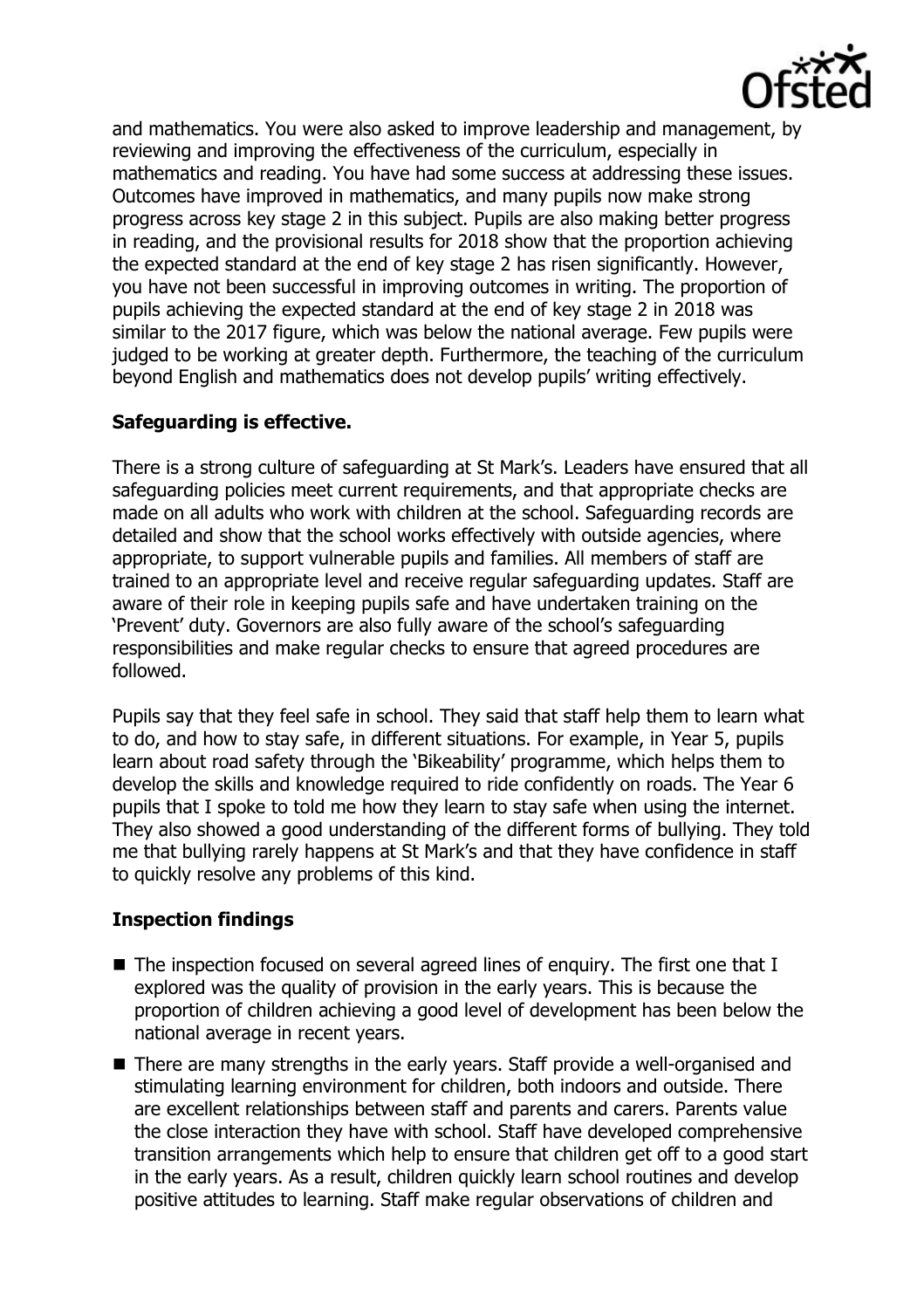

keep a close check on their progress. However, the assessments that staff make are not used well enough to ensure that children are set work that challenges them consistently. Consequently, children do not make the progress of which they are capable in the early years.

- My second line of enquiry focused on pupils' attendance. This is because rates of absence were higher than the national averages in 2016 and 2017. The proportion of pupils who are persistently absent from school has also been too high during this period and rose significantly in 2017. You have strengthened your strategies for monitoring and improving attendance. You constantly stress the importance of good attendance to parents and have introduced a range of initiatives to reward pupils for good attendance. Staff are meticulous in following up any absence, and the learning mentor works closely to support the parents of those pupils whose attendance is causing concern. These actions led to improvements during the last school year. Overall attendance was higher and there was a reduction in the proportion of pupils who were persistently absent from school. However, despite these improvements, overall attendance remains below the national average and you recognise that further work is needed in this area.
- $\blacksquare$  The third line of enquiry explored how well writing is taught across the school. I looked at the quality of work in pupils' books in English and subjects in the wider curriculum. I saw evidence of some pupils making strong progress across the previous academic year in their English books. However, in some year groups there were too few opportunities for pupils to write at length or for different purposes. As a result, progress for these pupils was not as strong, and I saw little evidence of pupils making fast progress and/or attaining the higher standard in writing.
- $\blacksquare$  I found significant variation in the quality of pupils' writing in science, geography, and history. In many classes, pupils have few opportunities to develop their writing skills in these subjects, and teachers' expectations regarding handwriting and presentation are too low. These weaknesses were not known to school leaders as they had not made checks on pupils' work in the wider curriculum during the previous school year. School leaders have recognised that improvements need to be made to the teaching of the wider curriculum. To this end, leaders have prioritised the development of subject leadership for the current academic year.

# **Next steps for the school**

Leaders and those responsible for governance should ensure that:

- $\blacksquare$  staff make better use of assessment in the early years to set work that regularly challenges children and moves them on in their learning
- $\blacksquare$  further improvements are made to overall attendance and there is a reduction in the proportion of pupils who are persistently absent from school
- $\blacksquare$  pupils make better progress in developing their writing skills in English and subjects across the curriculum